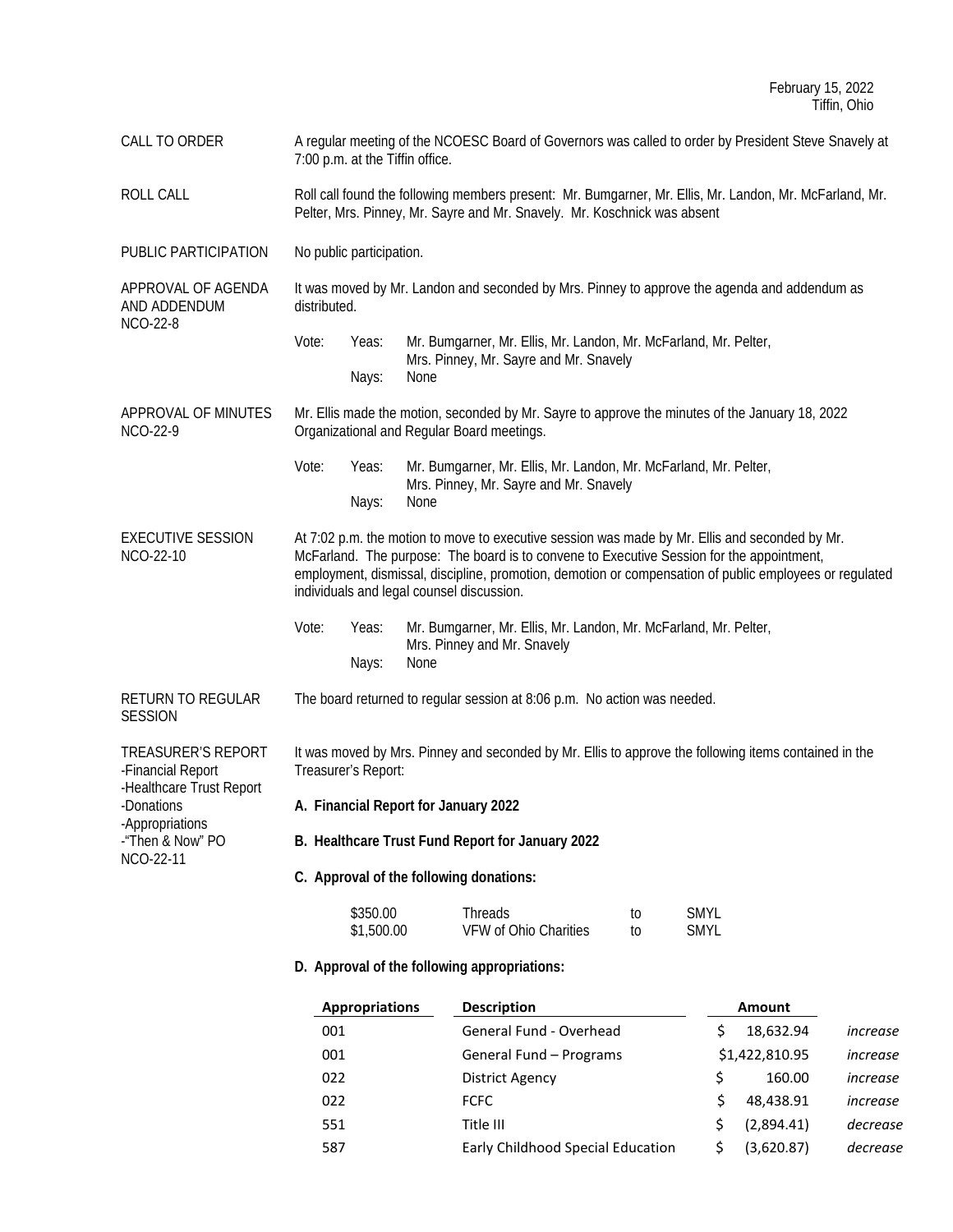|                                                                                                                                                                                                                                                                                                             | 551                                                                                                                         | Title III                                                                                                                                                                                                                                                                                                                                                                                                                                                                                                                                                                                                                                                                                                                                                                                                                                                                                                                                                                                                                                                                                                                                       |                                                       | \$                           | 340.52         |  |
|-------------------------------------------------------------------------------------------------------------------------------------------------------------------------------------------------------------------------------------------------------------------------------------------------------------|-----------------------------------------------------------------------------------------------------------------------------|-------------------------------------------------------------------------------------------------------------------------------------------------------------------------------------------------------------------------------------------------------------------------------------------------------------------------------------------------------------------------------------------------------------------------------------------------------------------------------------------------------------------------------------------------------------------------------------------------------------------------------------------------------------------------------------------------------------------------------------------------------------------------------------------------------------------------------------------------------------------------------------------------------------------------------------------------------------------------------------------------------------------------------------------------------------------------------------------------------------------------------------------------|-------------------------------------------------------|------------------------------|----------------|--|
|                                                                                                                                                                                                                                                                                                             |                                                                                                                             |                                                                                                                                                                                                                                                                                                                                                                                                                                                                                                                                                                                                                                                                                                                                                                                                                                                                                                                                                                                                                                                                                                                                                 | <b>Total</b>                                          |                              | \$1,483,868.04 |  |
|                                                                                                                                                                                                                                                                                                             | E. Approval of the following "Then & Now" purchase order:                                                                   |                                                                                                                                                                                                                                                                                                                                                                                                                                                                                                                                                                                                                                                                                                                                                                                                                                                                                                                                                                                                                                                                                                                                                 |                                                       |                              |                |  |
|                                                                                                                                                                                                                                                                                                             |                                                                                                                             | Dennis Marikis PhD                                                                                                                                                                                                                                                                                                                                                                                                                                                                                                                                                                                                                                                                                                                                                                                                                                                                                                                                                                                                                                                                                                                              | \$6,000.00                                            | <b>School Psych Services</b> |                |  |
|                                                                                                                                                                                                                                                                                                             | Vote:<br>Yeas:<br>Nays:                                                                                                     | Mr. Bumgarner, Mr. Ellis, Mr. Landon, Mr. McFarland, Mr. Pelter,<br>Mrs. Pinney, Mr. Sayre and Mr. Snavely<br>None                                                                                                                                                                                                                                                                                                                                                                                                                                                                                                                                                                                                                                                                                                                                                                                                                                                                                                                                                                                                                              |                                                       |                              |                |  |
| COMMUNCATIONS<br><b>Tri-Rivers Career Center</b><br><b>NCOESC Superintendent</b>                                                                                                                                                                                                                            | $\overline{\phantom{a}}$<br>$\overline{\phantom{a}}$<br>$\overline{\phantom{a}}$                                            | Tri-Rivers Career Center Report (Mr. McFarland, Mr. Landon, Mrs. Pinney)<br>They are going to be renovating the culinary arts department soon and then the school will be<br>100% renovated from the original building.<br>NCOESC Superintendent's Report (Ms. Luhring)<br>Ms. Luhring updated the board on the Marion office.<br>Ms. Luhring discussed some grant funding and COVID funds that will be dispersed to the ESC.<br>Ms. Luhring distributed the completed sections of the SWOT analysis that our directors are<br>working on during our Director's Meetings this school year. Ms. Luhring would eventually like to<br>complete a strategic plan for the ESC.<br>Ms. Luhring updated the board on a meeting she had with Senator Reineke regarding and<br>overview of our ESC and the Seneca County Broadband Study that our ESC is involved in.                                                                                                                                                                                                                                                                                    |                                                       |                              |                |  |
| <b>NEW BUSINESS</b><br>-Purchased Service<br>Contracts<br>-Program Contracts<br>-Seneca Cty FCFC<br>membership<br>-Mid-Ohio ESC, Sacred<br>Heart agreement<br>-Cleveland Metro #4<br>agreement<br><b>COMMUNITY SCHOOL</b><br>-One Year Extensions<br>-Unity Acad Sponsorship<br>Contract<br><b>NCO-22-6</b> | ٠<br>$\bullet$<br>$\bullet$<br>$\bullet$<br>$\bullet$<br>$\bullet$<br>$\bullet$<br>$\bullet$<br>$\bullet$<br>$\bullet$<br>٠ | Mr. McFarland made the motion, seconded by Mr. Landon to approve the following new business items:<br>A. Purchased Service Contracts:<br>Joyful Inclusion - SST7 Family Palooza Presenter - \$2,000.00<br>Dead Shark Productions - Marketing Video - up to \$1,170.00<br>Quality Masonry Company, Inc. - Tiffin Campus Exterior Masonry Coating<br>Tiffin University - Academic Honors Breakfast Room Rental - No Charge<br>ProCare Therapy - Tele-SLP Services - \$90.67/hr<br>Bryan Drost - Gauging Student Readiness Consulting Services - \$9,200.00<br>Bryan Drost - Design Creation/Data Coaching Services - \$6,900.00<br>Lisa Glavin - Harry Alexander Music Festival Guest Conductor - \$600.00<br>Thomas Joseph Capretta - SST7 Web Consulting Services - \$500.00<br>Quality Masonry Company, Inc. - Tiffin Campus Exterior Masonry Repairs<br>Tiffin Deluxe Services, Inc. - Tiffin Campus HVAC Repair - \$8,550.00<br>Novak Education Consulting - SST7 Presentations - \$2,250.00<br>Ruth Coldwell - Harry Alexander Music Festival Pianist - \$200.00<br>Walter Haverfield - Legal Presentations/Fees - not to exceed \$2,500.00 |                                                       |                              |                |  |
|                                                                                                                                                                                                                                                                                                             | B. Program Contracts:                                                                                                       | FY22 Audiology contracts for the following districts:<br>Tiffin City School - FY22 Student Well-Being & Family Support Specialist Services<br>Colonel Crawford Local Schools - FY22 Data Gathering Tool Software Services<br>Our Lady of Consolation - REVISED Intervention Specialist Services                                                                                                                                                                                                                                                                                                                                                                                                                                                                                                                                                                                                                                                                                                                                                                                                                                                 | Mohawk Local, North Baltimore Local and Perkins Local |                              |                |  |

# **C. Other:**

- Approval of service agreement between Shelby Sacred Heart, Mid-Ohio ESC and North Central Ohio ESC for Tiffany Stout
- Approval of 4<sup>th</sup> service agreement between North Central Ohio ESC and Cleveland Metropolitan School District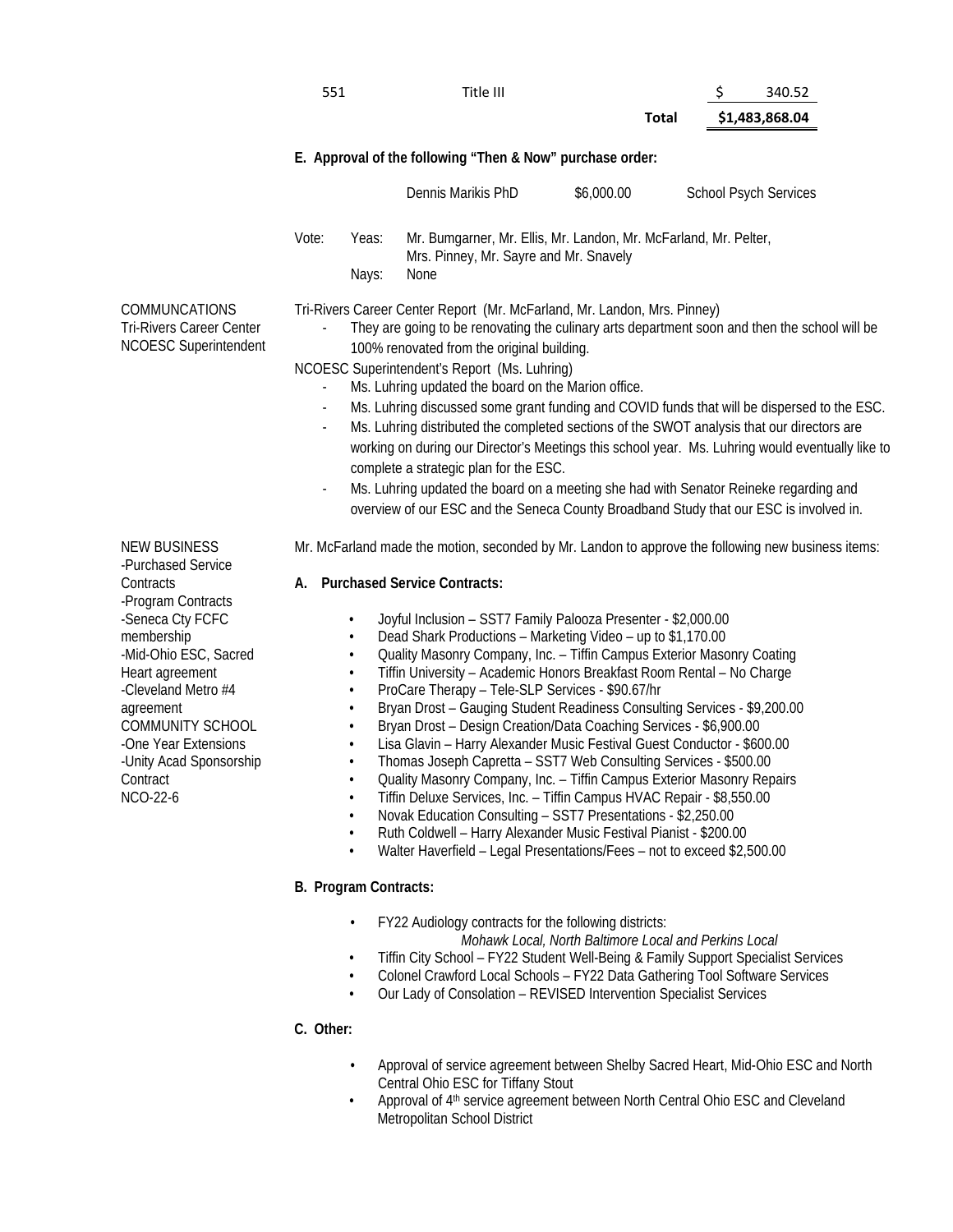# **D. COMMUNITY SCHOOL CONTRACTS AND NEW BUSINESS:**

#### **Purchased Service Contracts:**

• None

# **Program Contracts:**

• None

# **Other:**

- Approval of one year extension of sponsorship contract for all community schools sponsored by North Central Ohio ESC listed below: Ann Jerkins-Harris Academy of Educational Excellence
	- Albert Einstein Academy of Ohio
	- Eastland Preparatory Academy
	- Educational Academy for Boys & Girls
	- Focus Learning Academy of Central Columbus
	- Focus Learning Academy of Northern Columbus
	- Franklinton High School
	- Hardin Community School
	- Hope Learning Academy
	- Imagine Columbus Primary Academy
	- Imagine Leadership Academy
	- Marion Preparatory Academy
	- Midnimo Cross-Cultural Academy
	- North Central Academy
	- Rise and Shine Academy
- Approval of sponsorship contract between North Central Ohio ESC and Unity Academy – effective 07/01/2022 – 06/30/2025
- Vote: Yeas: Mr. Bumgarner, Mr. Ellis, Mr. Landon, Mr. McFarland, Mr. Pelter, Mrs. Pinney, Mr. Sayre and Mr. Snavely Nays: None

EMPLOYMENT AND PERSONNEL -Certified Staff -Substitute Teachers -Non-Certified Staff -Supplemental Contracts -Substitute Aides -Resignations -RIFs -A. Ross pick-up -Special Substitute COMMUNITY SCHOOL -Non-Certified Staff NCO-22-7

It was moved by Mr. Ellis and seconded by Mrs. Pinney to approve the following employment and personnel items:

# **A. APPROVE EMPLOYMENT OF CERTIFICATED & CLASSIFIED STAFF:**

- **1. Certified staff:**
	- *Ann Hulver* Tutor (Mansfield Christian) at \$14.64/hr effective 01/24/2022 07/31/2022
	- *Bruce Gast* Assistant Superintendent 150 days at \$520.00 per day effective 08/01/2022 – 07/31/2023
	- *Amanda Smith* AMENDED Intervention Specialist (OLC) effective 02/14/2022
	- *Montana Thrailkill* School Psychologist \$70,000 effective 08/01/2022 07/31/2025
- **2. Substitute Teachers for the 2021-2022 school year:**
	-
	-
	- *Jensyn Fredritz Krysten Webb*
	-
	- *Houston Ware (Roberts) Teresa Wenner*
	- *Amy Blair Hannah Laux*
	- *Beth Downing Amanda Sharier*
		-
	- *Linda Moyer Theresa Scherger*
		-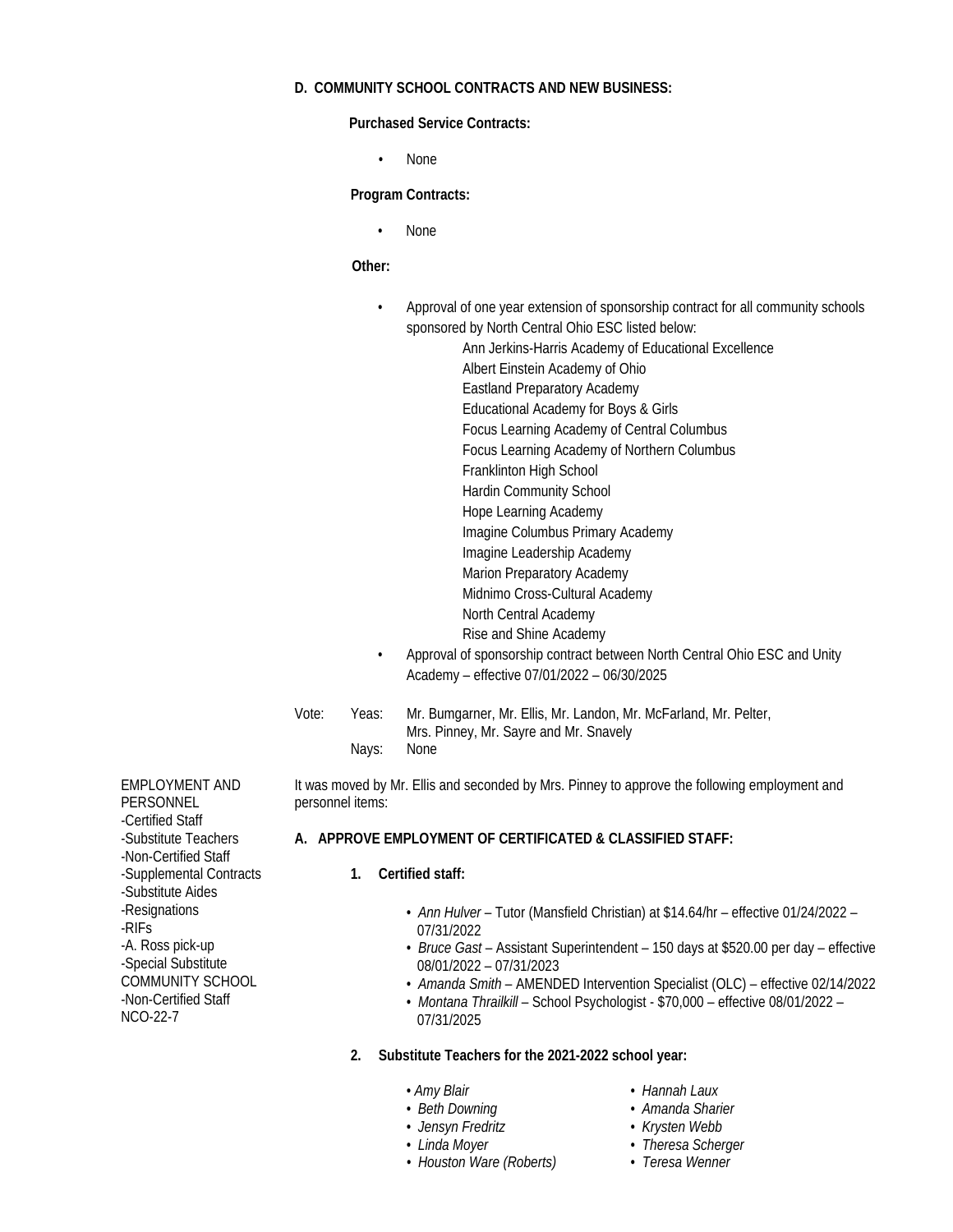- 
- *Taylor Bellomo Steven Burkett*
- *Allyson McCurdy Sydney Pauly*
- *Zachary Winslow*
- **3. Classified/Non-certified Staff:**
	- *Megan Pargeon* One-on-One Aide (SCOC) at \$11.78/hr effective 01/31/2022 07/31/2022
	- *Jaelyn Bintz* One-on-One Aide (SCOC) at \$12.29/hr effective 01/27/2022 07/31/2022
	- *Dr. Tom Fry* External Evaluator (Cleveland Metropolitan School District) at a total rate of \$20,452.82 – effective 08/01/2021 – 07/31/2022
	- *Dr. Jennifer Hensley* External Evaluator (Cleveland Metropolitan School District) at a total rate of \$20,452.82 – effective 08/01/2021 – 07/31/2022
	- *Carrie Haver* One-on-One Aide (SCOC) at \$11.78/hr effective 02/14/2022 07/31/2022
- **4. Supplemental Contract(s):**
	- *Mindy VanDette* Occupational Therapist up to 17 days at her current hourly rate – effective 08/01/2021 – 07/31/2022
- **5. Approval of Substitute Educational Aides for the 2021 - 2022 school year:**
	- *Beth Downing*
	- *Shelby Harigle*
	- *Krysten Webb*
- **6. Approval of Leave(s) of absence**:

• None

**7. Approval of Salary Schedule(s):**

• None

**8. Resignation(s), Retirement(s) and Reductions in Force (RIFs):**

### **Resignations:**

- *Kayla Melendez* Cross-Categorical Paraprofessional (Fremont City) effective 01/26/2022
- *Denise Powell* One-on-One Aide (SCOC) effective 01/27/2022
- *Catherine Vieira* Teacher (SCYC) effective 05/27/2022
- *Megan Pargeon* One-on-One Aide (SCOC) effective 02/08/2022
- *Angela Pryor* Preschool Attendant effective 07/31/2021
- *Rick Gagnon* Academic Assessor effective 02/18/2022

### **Retirement:**

• None

# **RIFs:**

- *Melody Church* Literacy Tutor (Mt. Gilead) effective 07/31/2021
- *Nanette Martin* Literacy Tutor (Mt. Gilead) effective 07/31/2021
- *Brittanie Ulmer* Classroom Assistant (Wynford) effective 07/31/2021
- *Tasha Miller* One-on-One Aide (Wynford) effective 07/31/2021
- *Jim Distel* Consultant effective 02/05/2022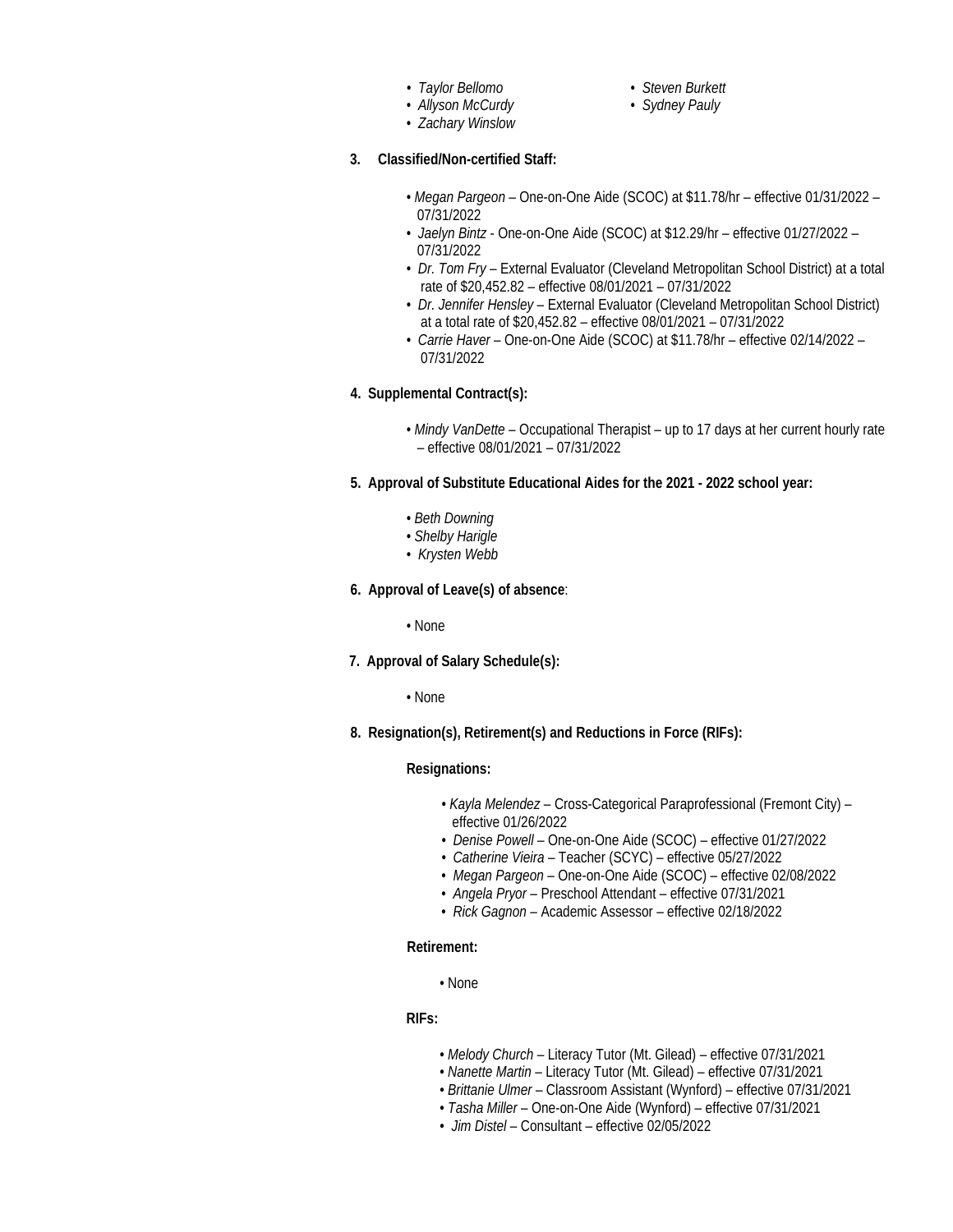### **Non-Renewal:**

• None

#### **Terminations:**

• None

# **9. Other:**

• Approval of the following special substitute: *Mary Brooke May* PTA \$189.00/day

# **10. Community School – Employment and Personnel**

### **Certified Staff:**

• None

### **Non-Certified Staff:**

- *Brianne Fox* AMENDED Student Services Coordinator effective 02/07/2022
- *Matt Wolph* Change title from **Director** to **Superintendent** (North Central Academy) – effective retroactive to 08/09/2021

# **Substitute Teachers for the 2021-2022 School Year:**

• None

**Supplemental Contract(s):**

• None

**Salary Schedule(s):**

• None

#### **Resignation(s):**

• None

### **Retirement(s):**

• None

### **RIF(s):**

• None

**Other:**

#### • None

Vote: Yeas: Mr. Bumgarner, Mr. Ellis, Mr. Landon, Mr. McFarland, Mr. Pelter, Mrs. Pinney, Mr. Sayre and Mr. Snavely Nays: None

NEXT MEETING The next regular meeting will be held on Tuesday, March 15, 2022 at 7:00 p.m. at the Marion office.